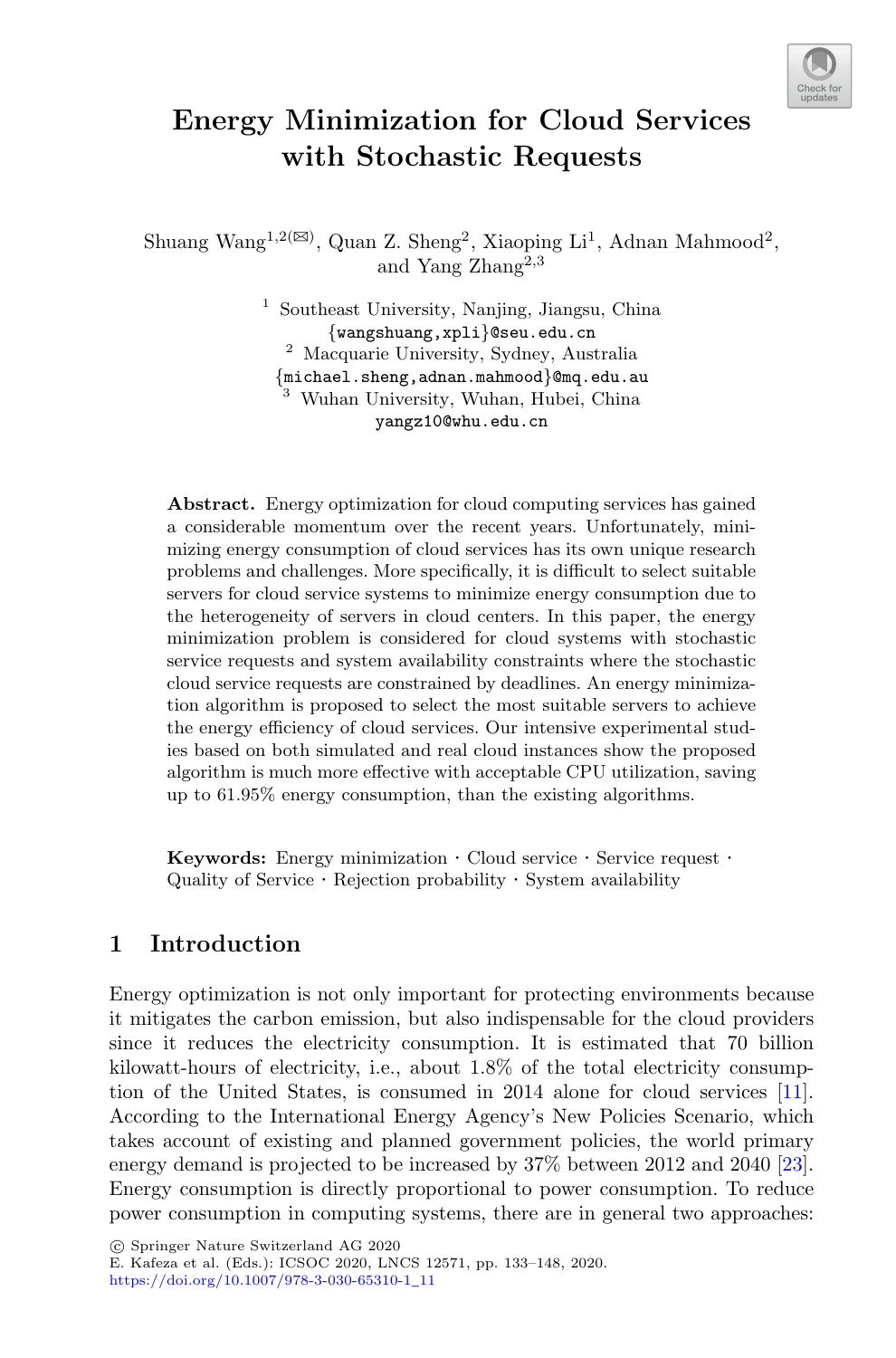(a) *thermal-aware hardware design* and (b) *power-aware software design* [\[20\]](#page-14-1). The thermal-aware hardware design approaches are related to hardware devices, while on the contrary, the power-aware software design approaches involve computing systems, including operating system-level power management, compilerlevel power management, application-level power management, and cross-layer adaptations [\[20\]](#page-14-1). Our work falls largely as one of the power-aware software design methods.

In this paper, we take into consideration of the energy consumption minimization problem for stochastic requests with deadlines. Service requests arrive at the cloud centers both stochastically and dynamically while servers are heterogeneous in nature with different configurations. Dealing with stochastically arriving requests and heterogeneous servers in cloud service systems is a complex problem in its own essence  $[8,22]$  $[8,22]$  $[8,22]$ . The power consumption of servers and the response time of service requests are typically negatively correlated. If the service rate of servers is higher, more power is consumed and the service requests are processed quicker, thereby leading to a smaller response time. In addition, it is hard to evaluate the energy consumption with different service rates of servers in cloud systems. Server selection is a NP-hard problem. This is further complicated when selecting optimal number of servers from the cloud centers to minimize the energy consumption, with the needs to satisfy the deadlines of service requests and the system availability [\[15](#page-14-3)] (which defines the probability that requests can be processed) constraints of the selected servers. The major contributions of this work are as the following:

- We develop a novel cloud service system model that is based on the *queuing theory* to deal with the stochastic property of the cloud service requests. The model enables the efficient server selection by considering i) service request arrival rates, ii) service rates of the cloud servers, iii) deadlines of the service requests, and iv) the system availability constraints.
- The energy consumption of a cloud service system is measured by the power consumption of the servers based on their response time of the service requests, which is calculated by a proposed *energy evaluation* (EE) algorithm. We further develop an *energy minimization* (EM) algorithm to select suitable servers to minimize the energy consumption while meeting the service request deadlines and system availability constraints.
- We conduct extensive experimental studies using both simulated and reallife cloud instances and the results show the effectiveness of our proposed approach on energy optimization of cloud services.

The rest of the paper is organized as follows. In Sect. [2,](#page-2-0) we discuss the related work and in Sect. [3,](#page-2-1) we detail the model and formulate the research problem. The energy optimization algorithms are presented in Sect. [4.](#page-7-0) Finally, the experimental results are reported in Sect. [5,](#page-8-0) followed by conclusions and future research directions in Sect. [6.](#page-13-0)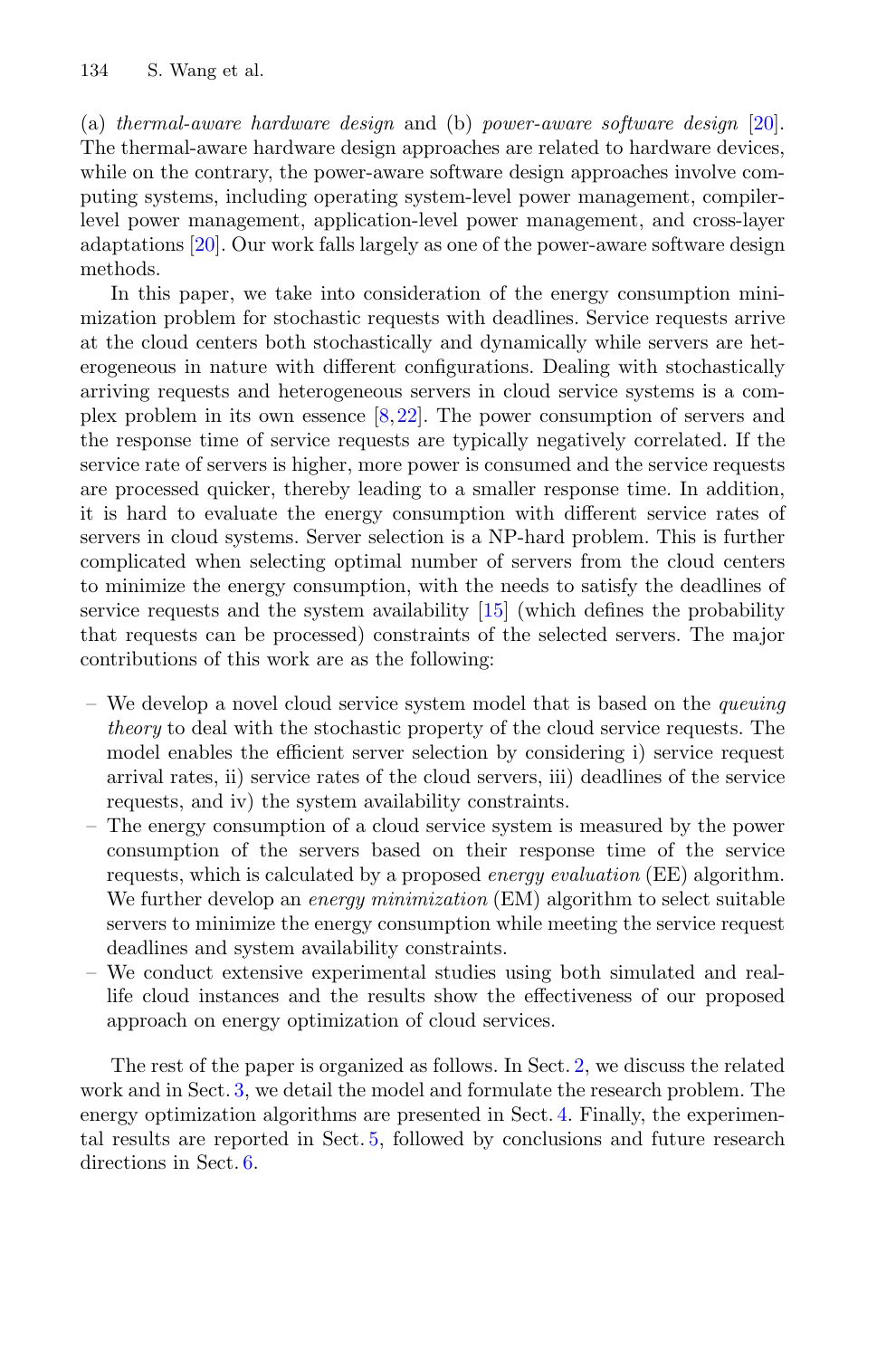#### <span id="page-2-0"></span>**2 Related Work**

Energy consumption is closely related to power consumption. A stochastic activity network model was constructed to evaluate the power consumption and performance of servers in cloud computing [\[3](#page-13-1)]. By allocating the power to the servers, the overall quality of service (QoS) of the servers in the data center was optimized [\[7\]](#page-14-4). A heuristic algorithm was presented to minimize the energy consumption on the condition of location constraint of nodes [\[21](#page-14-5)]. A brownoutbased approximate Markov Decision Process approach was proposed to improve trade-offs between energy saving and discount offered to service users [\[22](#page-15-1)]. The key novelty was to reduce the cumulative power by the dynamic voltage scaling [\[1](#page-13-2)]. A Constrained Markov Decision Process model was built for power management in web server clusters [\[18](#page-14-6)]. The energy consumption was minimized by optimizing the power consumption of different servers in  $[1,7,18]$  $[1,7,18]$  $[1,7,18]$  $[1,7,18]$  while the deadline constraint of service requests was not considered. In this paper, we consider the stochastic service requests with deadline constraint and the suitable servers are selected to minimize the energy consumption. The dynamic property of the queue capacity makes the energy consumption minimization problem different from the existing problems tackled in [\[1,](#page-13-2)[7](#page-14-4)[,18](#page-14-6)].

Low energy consumption and high service performance (e.g., response time, reliability and service level agreement) are usually negatively correlated. Higher performance implies less response time and faster service rates while lower energy implies lower allocated power which results in slower service rates and longer response time. A suitable queuing model was built to satisfy the conflicting objectives of high performance and low power consumption in [\[10\]](#page-14-7). Mobile devices were modeled as a semi-Markov decision process to achieve a good balance between the application execution time and power consumption [\[2\]](#page-13-3). The balance between higher performance and lower energy was studied in [\[2](#page-13-3),[10\]](#page-14-7). In [\[19\]](#page-14-8), two novel adaptive energy-aware algorithms were proposed to achieve energy efficiency while minimizing SLA (service-level agreement) violation rate in cloud data centers. When balancing the performance and energy consumption, the queue capacity in  $[2,10]$  $[2,10]$  $[2,10]$  is determined while in our paper, the queue capacity changes dynamically with different servers.

Energy minimization with heterogeneous cloud servers has been studied in [\[6](#page-14-9)[,8](#page-14-2),[14\]](#page-14-10). When the servers are heterogeneous, the server sequence has to be certain for performance analysis since different server sequences lead to different results. The heterogeneity of servers make problem more difficult. In this paper, heterogeneous servers in cloud service systems are considered with deadline constraint, which is not handled in the existing works [\[6,](#page-14-9)[8,](#page-14-2)[14](#page-14-10)].

## <span id="page-2-1"></span>**3 Cloud Service System Model and Problem Description**

In this section, the cloud service system model is constructed and then the research problem is formally defined.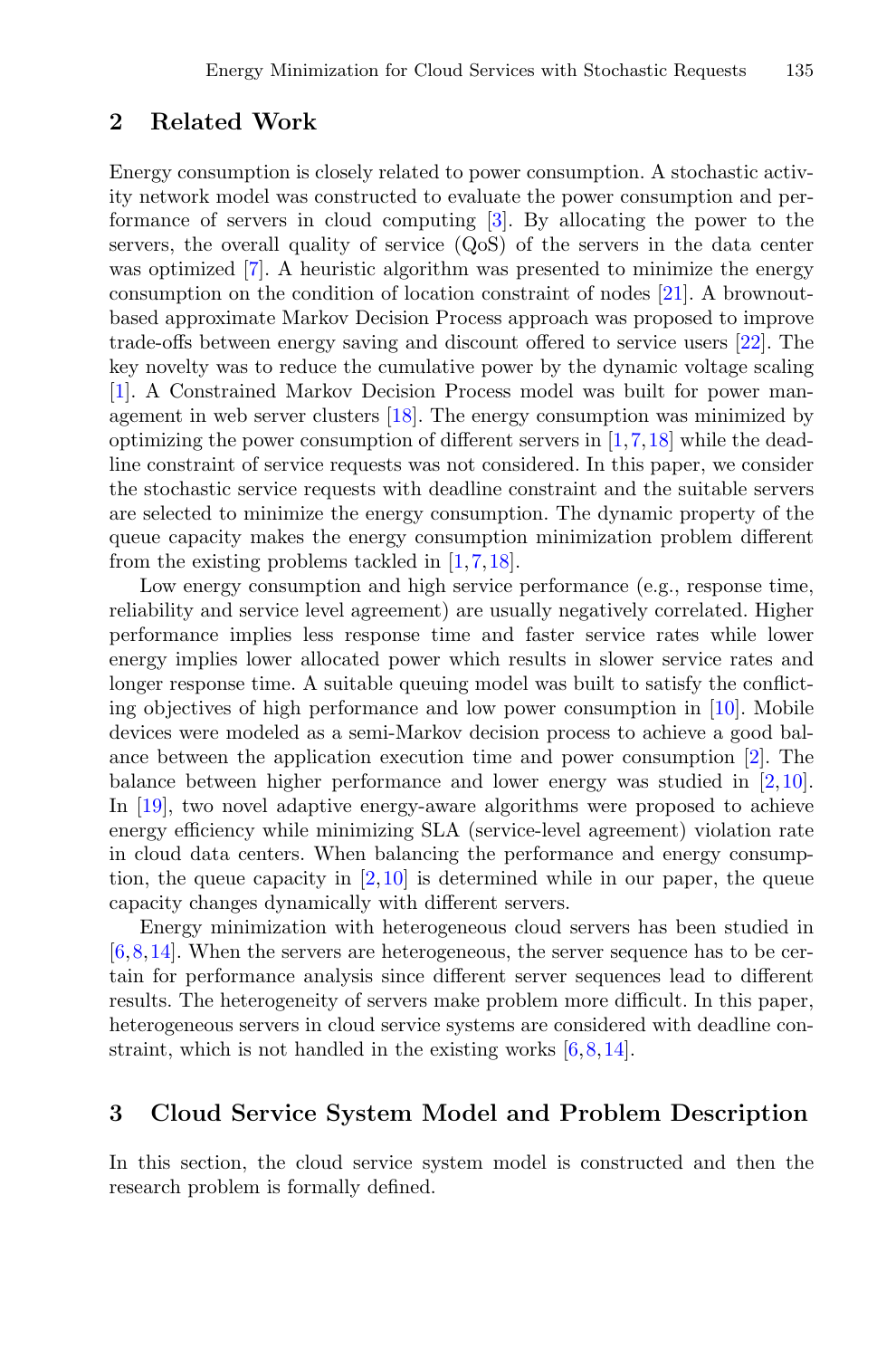#### **3.1 Cloud Service System Model**

When service requests arrive, cloud providers offer suitable servers to deal with the requests while minimizing the energy consumption. The arrival rate of the service requests is assumed to follow a Poisson distribution with parameter  $\lambda$  [\[9\]](#page-14-11). Let us assume that there are N heterogeneous servers in the cloud service system and the number of selected servers is  $n (n \leq N)$ . According to our recent work [\[15\]](#page-14-3), the service rates of the servers, which are the speed of requests processed by the servers, are assumed to follow exponential rates with  $\mu_1, \dots, \mu_N$ . The deadline of service requests is denoted as D which implies that requests are processed before the arriving time plus D. All requests have the same D. The rejection probability is assumed to be  $P_R$  and the system availability is  $\xi$ .

The model of the cloud service system can be constructed, as illustrated in Fig. [1.](#page-3-0) Once the service requests arrive at the cloud system, a dedicated server is firstly selected to process these requests. If more requests arrive, requests wait in the queue. Due to the deadline constraint, the maximum number of service requests is computed by the selected server and if the system availability is satisfied, no more server will be selected. Requests are executed by the selected servers. Otherwise, more servers will be considered by iteration in order to meet the requirement of the system availability.



<span id="page-3-0"></span>**Fig. 1.** Cloud service system model based on the queuing theory.

The queuing theory [\[13](#page-14-12)] is adopted in terms of the stochastic property of the cloud service requests.  $R_{[i]}$  ( $i \in \{1, \dots, n\}$ ) is the maximum queue length when the server with service rates  $\mu_{[i]}$  is selected to process requests.  $R_{[i]}$  is determined in terms of comparing the response time of requests processed by service rate with  $\mu_{[i]}$  to the deadlines.  $\{0, 1, \cdots, i, \cdots, \sum_{j=1}^{n} R_{[j]} + n\}$  is the state space where i is the number of service requests in the system. According to the system model in Fig. [1,](#page-3-0) states  $\{0, 1, \dots, 1 + R_{[1]}\}\)$  correspond to the first selected server with service rate  $\mu_{[1]}$ . States  $\{\sum_{j=1}^{i-1} R_{[j]} + i, \cdots, \sum_{j=1}^{i} R_{[j]} + i\}$  correspond to the  $i^{th}$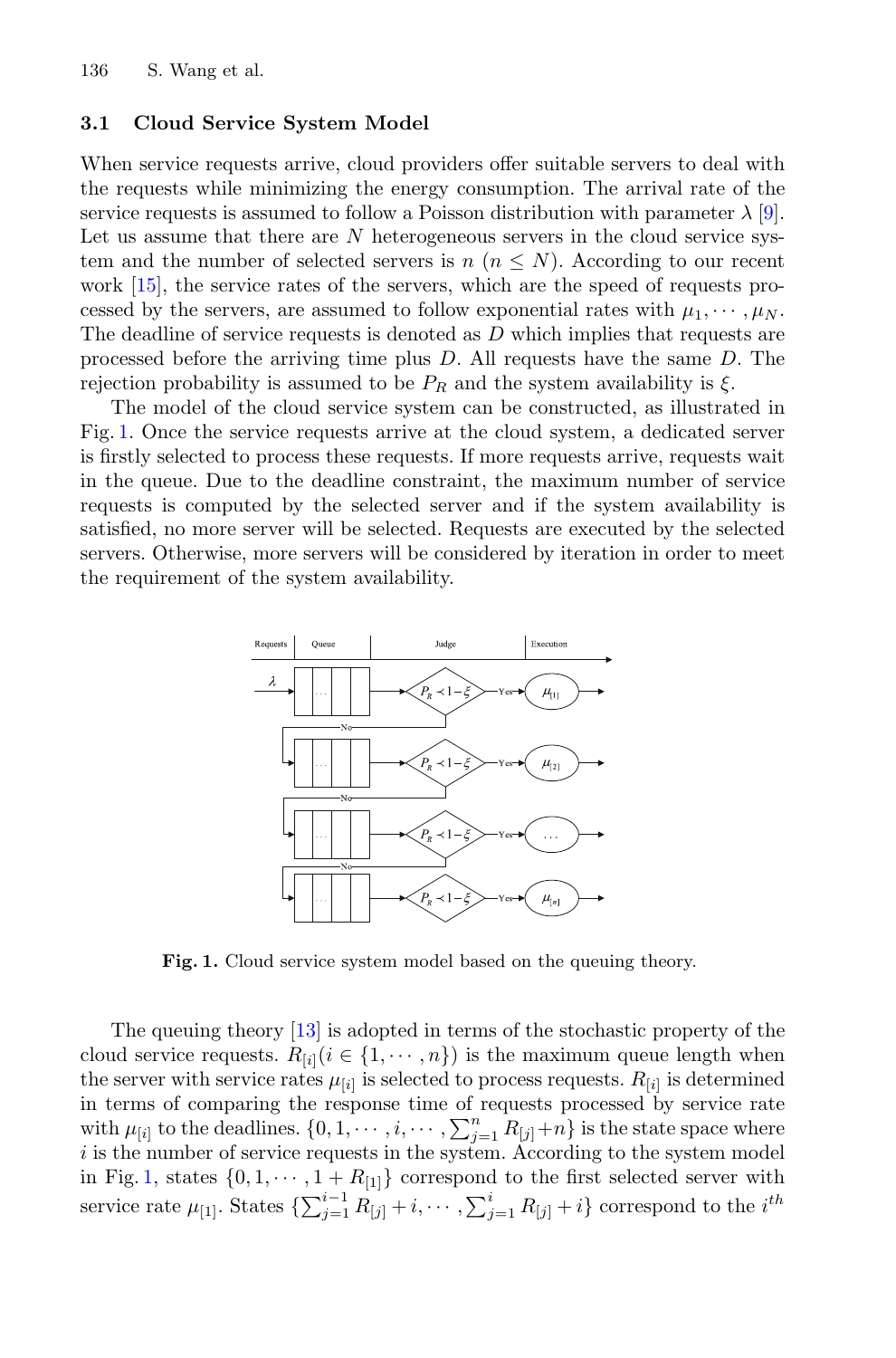selected server with service rate  $\mu_{[i]}$ . When  $1 - \xi \leq P_{\sum_{i=1}^{n} R_{[i]} + n}$ , no new server will be selected. According to the stochastic property of requests and servers, the cloud service system is a Markov process. For the first selected server, the arrival rate of requests is  $\lambda$  while the arrival rate of next selected servers is the rejection probability that requests cannot be processed by the previous selected server by the arrival rate  $\lambda$ . The state transition process is shown in Fig. [2.](#page-4-0)



<span id="page-4-0"></span>**Fig. 2.** State transition process.

According to the state transition process described in Fig. [2,](#page-4-0) the input rate of requests is equal to the output rate of requests for each state. Denote  $P_i(i \in$  $\{0, 1, \dots, 1 + R_{[1]}\}\$ as the steady state probability for state *i*. Therefore, the balance equations for the first server are:

<span id="page-4-3"></span><span id="page-4-2"></span><span id="page-4-1"></span>
$$
\lambda P_0 = \mu_{[1]} P_1 \tag{1}
$$

$$
(\lambda + \mu_{[1]})P_1 = \lambda P_0 + \mu_{[1]}P_2
$$
\n...

$$
\lambda P_{R_{[1]}} = \mu_{[1]} P_{1+R_{[1]}} \tag{3}
$$

In addition, the steady state probabilities  $P_0, P_1, \cdots, P_{1+R_{[1]}}$  satisfy

<span id="page-4-4"></span>
$$
\sum_{i=1}^{1+R_{[1]}} P_i = 1 \tag{4}
$$

 $\rho_{[1]}$  is denoted as  $\frac{\lambda}{\mu_{[1]}}$ . According to Eq. [\(1\)](#page-4-1), Eq. [\(2\)](#page-4-2) and Eq. [\(3\)](#page-4-3), it is obtained

$$
P_1 = \rho_{[1]} P_0 \tag{5}
$$

$$
P_2 = \rho_{[1]}^2 P_0 \tag{6}
$$

$$
P_{1+R_{[1]}} = \rho_{[1]}^{1+R_{[1]}} P_0 \tag{7}
$$

<span id="page-4-7"></span><span id="page-4-6"></span><span id="page-4-5"></span>···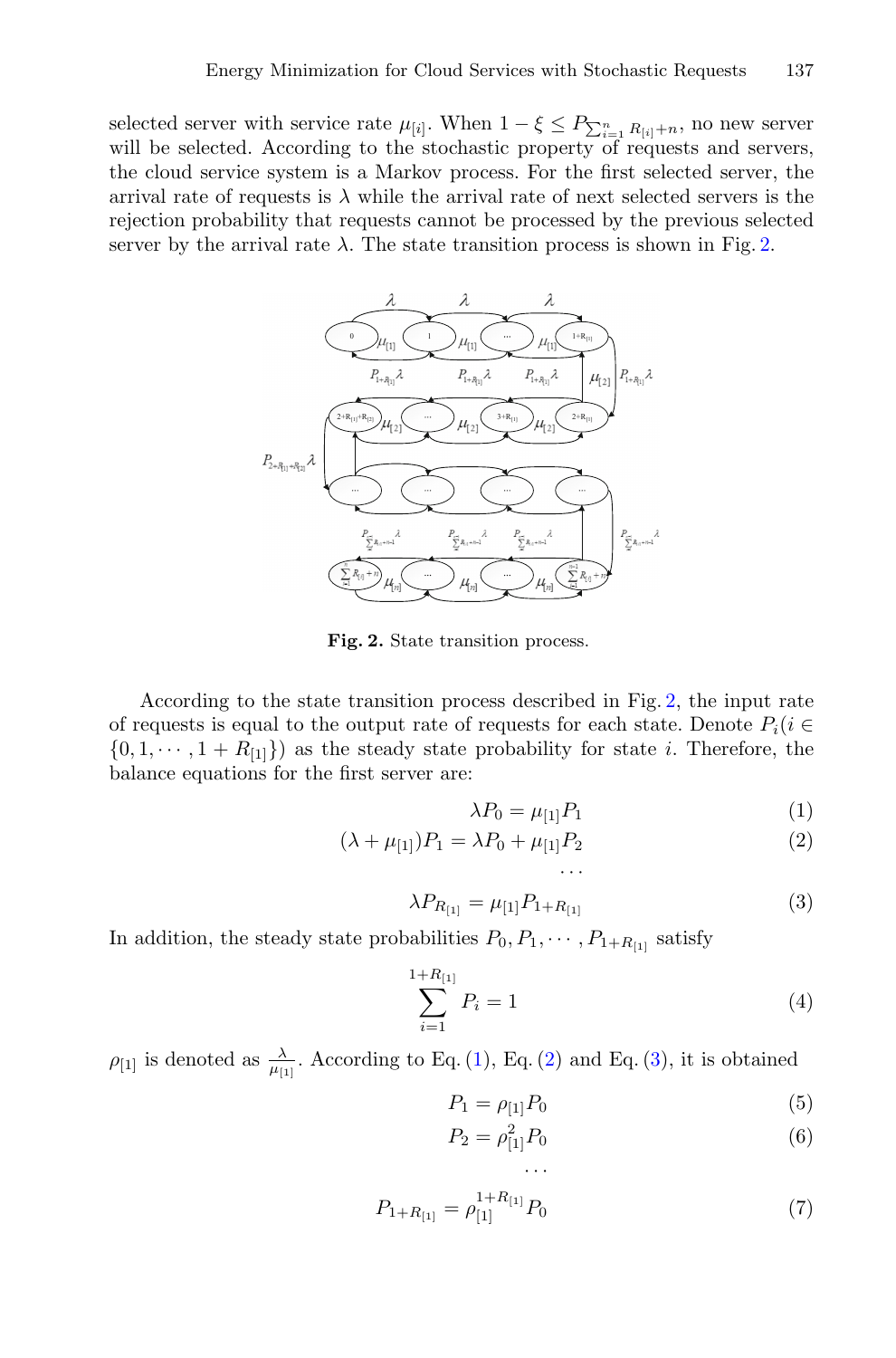$P_0$  is calculated in terms of Eq. [\(4\)](#page-4-4), [\(5\)](#page-4-5), [\(6\)](#page-4-6) and [\(7\)](#page-4-7):

<span id="page-5-0"></span>
$$
P_0 = \begin{cases} \frac{1 - \rho_{[1]}}{1 - \rho_{[1]}^{R_{[1]} + 2}} & \rho_{[1]} \neq 1\\ \frac{1}{2 + R_{[1]}} & \rho_{[1]} = 1 \end{cases}
$$
(8)

The steady state probabilities in different states are calculated according to Eq.  $(5)$ ,  $(6)$ ,  $(7)$  and  $(8)$ . Based on the steady state probabilities, the rejection probability  $P_{r_{[1]}}$  is calculated using:

<span id="page-5-2"></span>
$$
P_{r_{[1]}} = P_{1+R_{[1]}} \tag{9}
$$

The rejection probability  $P_{r_{11}}$  is related to the system availability  $\xi$ . When the  $n<sup>th</sup>$  server is selected, it should meet the requirement of the system availability  $\xi$ , which implies that  $P_{r_{[n]}} \leq 1 - \xi$ . For minimizing the energy consumption, when a server is selected, the rejection probability  $P_{r_{[1]}}$  should be as small as possible so that more service requests can be processed. The relationship between  $P_{r_{[1]}}$ and  $R_{[1]}$  can been proved in Theorem [1.](#page-5-1)

<span id="page-5-1"></span>**Theorem 1.**  $P_{r_{[1]}}$  *decreases with the increase of*  $R_{[1]}$ *.* 

*Proof.* According to [\(8\)](#page-5-0),  $P_{r_{[1]}} = \frac{(1-\rho_{[1]})\rho_{[1]}}{1-\rho_{[1]}}$  $\frac{-\rho_{[1]}\rho_{[1]}}{1-\rho_{[1]}^{2+R_{[1]}}}$ . The derivative of  $P_{r_{[1]}}$  is calcu-

lated as

$$
\frac{DP_{r_{[1]}}}{DR_{[1]}} = \frac{((1 - \rho_{[1]})\rho_{[1]}^{1 + R_{[1]}})'(1 - \rho_{[1]}^{2 + R_{[1]}}) - (1 - \rho_{[1]}^{2 + R_{[1]}})'((1 - \rho_{[1]})\rho_{[1]}^{1 + R_{[1]}})}{(1 - \rho_{[1]}^{2 + R_{[1]}})^2}
$$
\n
$$
= \frac{((1 - \rho_{[1]})\rho_{[1]}^{1 + R_{[1]}}) \ln \rho_{[1]}(1 - \rho_{[1]}^{2 + R_{[1]}}) + \rho_{[1]}^{2 + R_{[1]}} \ln \rho_{[1]}(1 - \rho_{[1]})\rho_{[1]}^{1 + R_{[1]}}}{(1 - \rho_{[1]}^{2 + R_{[1]}})^2}
$$
\n
$$
= \frac{((1 - \rho_{[1]})\rho_{[1]}^{1 + R_{[1]}}) \ln \rho_{[1]}}{(1 - \rho_{[1]}^{2 + R_{[1]}})^2}
$$
\n(10)

When  $0 < \rho_{1} < 1$ , it is easy to calculate that only  $\ln \rho_{1} < 0$  which results in  $DP_{r_{[1]}}$  $\frac{D F_{r_{[1]}}}{D R_{[1]}}$  < 0.  $P_{r_{[1]}}$  decreases with the increase of  $R_{[1]}$ . When  $\rho_{[1]} = 1$ , according to Eq.  $(5)$ ,  $(6)$ ,  $(7)$  and  $(8)$ , the steady state probabilities are the same for all states.  $P_{r_{[1]}}$  decreases with the increase of the number of states which results from the increase of  $R_{[1]}$ . When  $\rho_{[1]} > 1$ , only  $1 - \rho_{[1]} < 0$ .  $\frac{DP_{r_{[1]}}}{DR_{[1]}}$  $\frac{D F_{r_{[1]}}}{D R_{[1]}} < 0$ . Therefore,  $P_{r_{[1]}}$ decreases with the increase of  $R_{[1]}$ .

Based on the steady state probabilities, it is easy to calculate the number of requests in the cloud service system. The number of service requests  $L_{[1]}$  in the system is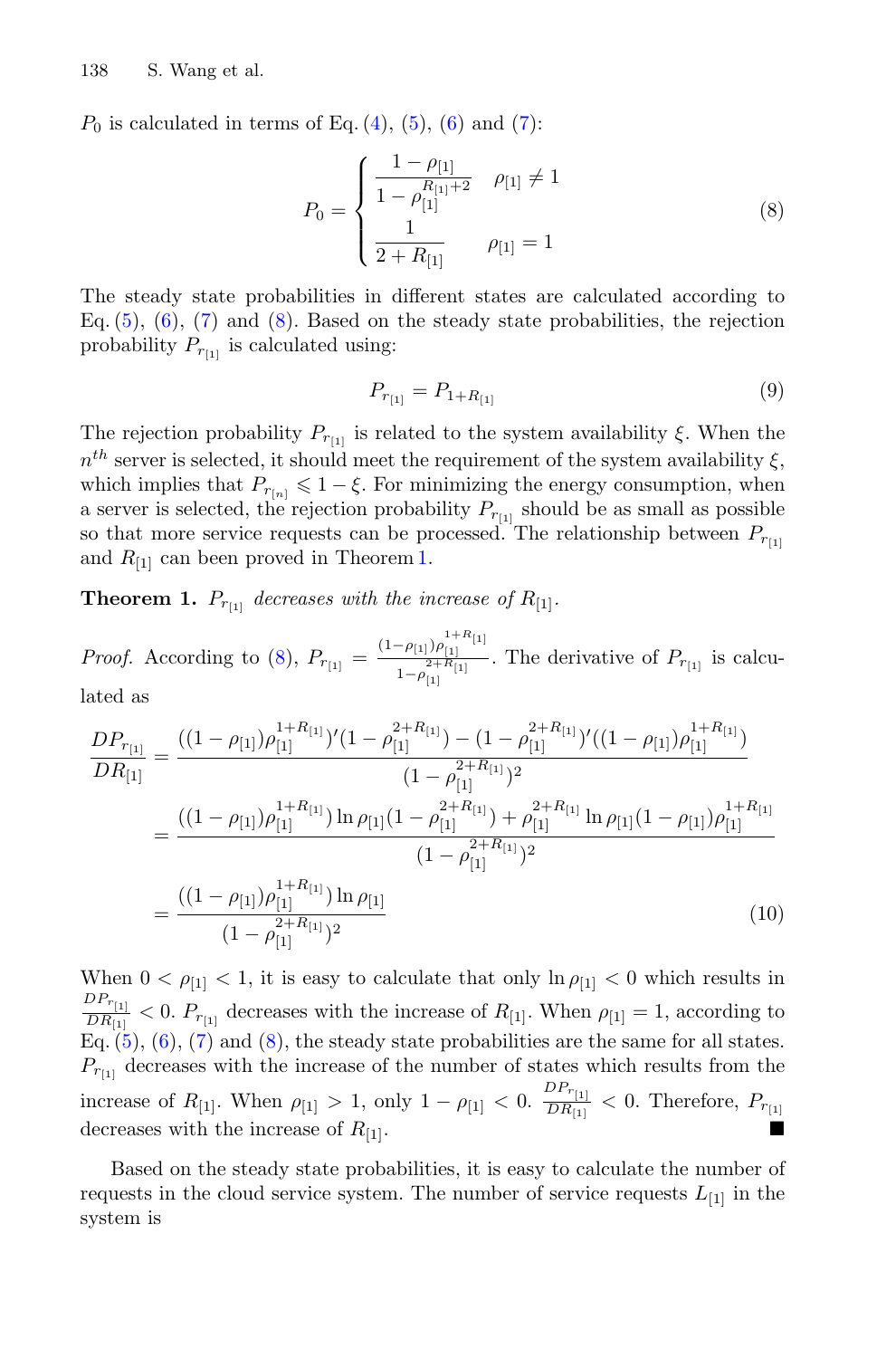$$
L_{[1]} = \sum_{i=0}^{1+R_{[1]}} i \times P_i
$$
\n(11)

Based on  $L_{[1]}$ , the response time of requests is determined. The response time of requests  $T_{r_{[1]}}$  is determined based on the Little theorem [\[5](#page-14-13)]:

<span id="page-6-0"></span>
$$
T_{r_{[1]}} = \frac{L_{[1]}}{\lambda (1 - P_{r_{[1]}})}\tag{12}
$$

If  $T_{r_{[1]}} \leq D$ , compared  $P_{r_{[1]}}$  to  $1 - \xi$ ,  $R_{[1]}$  is calculated. With the  $\xi$  (system availability) and  $D$  (service requests deadline) constraints, servers are selected to minimize the energy consumption in a cloud system. When the next server is selected, the arrival rate of requests changes with the current rejection probability  $P_{r_{i,i}}$ . Similar to the first selected server, the balance equations for the  $i^{th}$  selected server are obtained. The steady state probabilities are computed in terms of the balance equations. The rejection probability  $P_{r_{[i]}}$  and the expected response time of requests are calculated by using Eq. [\(9\)](#page-5-2) and [\(12\)](#page-6-0).

Energy consumption is measured by the power consumption of servers based on the response time of requests. According to [\[8\]](#page-14-2), the power consumption of a server is determined by  $W = wCV^2\eta$ , where w is the switching activity, C the electrical capacitance, V the supply voltage and  $\eta$  the clock frequency. For any physical server with a service rate  $\mu_{[i]}$ ,  $\mu_{[i]} \propto \eta$  and  $\eta \propto V^{\phi}$  with  $0 < \phi \leq 1$ .  $\eta \propto V^{\phi}$  implies  $V \propto \eta^{1/\phi}$ . According to [\[17](#page-14-14)],  $\mu_{[i]} \propto \eta$  and  $V \propto \eta$  imply  $W_{[i]} \propto \mu_{[i]}^{\alpha}$ where  $\alpha = 1 + 2/\phi \geq 3$ , i.e., P can be represented by  $\kappa \mu_{[i]}^{\alpha}$  where  $\kappa$  is a constant:

<span id="page-6-1"></span>
$$
W_{[i]} = \kappa \mu_{[i]}^{\alpha} + W^*.
$$
\n(13)

 $W^*$  is the static power consumption.

#### **3.2 Problem Description**

Since the number of servers are dynamic, the expected energy consumption is calculated in terms of the expected response time of service requests, the power consumption of servers, and the probability of states calculated by the corresponding servers. The total number of service rates should be not less than  $\lambda$ to balance the system. Otherwise, the system could break down. The energy consumption minimization problem is therefore formally described as follows:

$$
\min E = (1 - P_{r_{[1]}})W_{[1]}T_{r_{[1]}} + \sum_{i=2}^{n} \prod_{j=1}^{i-1} P_{r_{[j]}}(1 - P_{r_{[i]}})W_{[i]}T_{r_{[i]}} \tag{14}
$$

$$
\lambda \le \sum_{i=1}^{n} \mu_{[i]} \tag{15}
$$

$$
1 - \xi \le P_{\sum_{i=1}^{n} R_{[i]} + n} \tag{16}
$$

$$
T_{r_{[i]}} \le D \quad i \in \{1, 2, \cdots, n\} \tag{17}
$$

 $n \leq N$  (18)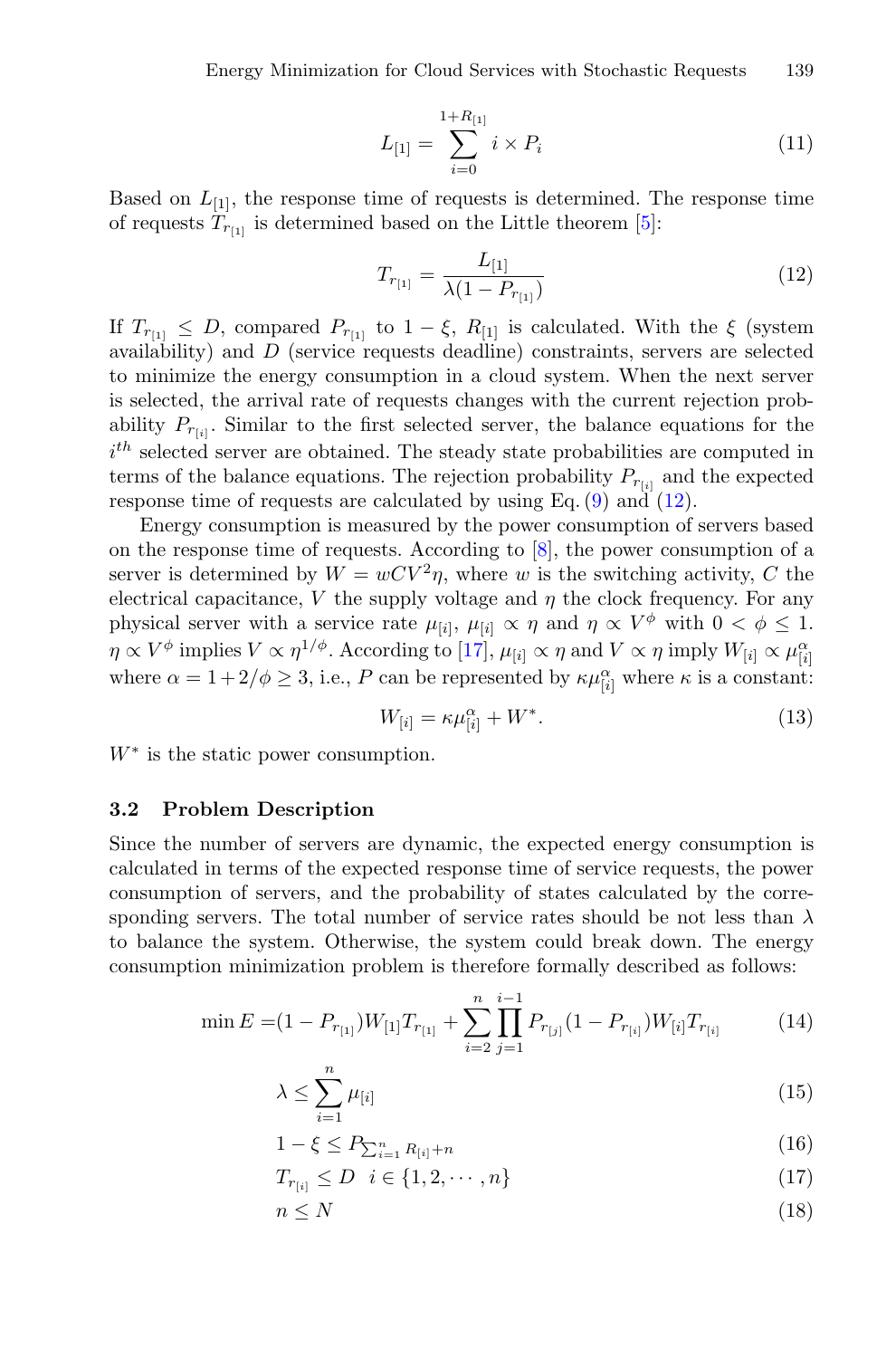According to Eq. [\(12\)](#page-6-0), we can have  $T_{r_{[i]}} = \frac{L_{[i]}}{\lambda(1-P_{r_{[i]}})}$ . Therefore, the following equation is obtained:

$$
E = (1 - P_{r_{[1]}})W_{[1]}T_{r_{[1]}} + \sum_{i=2}^{n} \prod_{j=1}^{i-1} P_{r_{[j]}}(1 - P_{r_{[i]}})W_{[i]}T_{r_{[i]}}
$$
  
\n
$$
= (1 - P_{r_{[1]}})W_{[1]} \frac{L_{[1]}}{\lambda(1 - P_{r_{[1]}})} + \sum_{i=2}^{n} \prod_{j=1}^{i-1} P_{r_{[j]}}(1 - P_{r_{[i]}})W_{[i]} \frac{L_{[j]}}{P_{r_{[j]}}\lambda(1 - P_{r_{[i]}})}
$$
  
\n
$$
= \sum_{i=1}^{n} \frac{W_{[i]}L_{[i]}}{\lambda} \tag{19}
$$

Therefore, Eq. [\(14\)](#page-6-1) is transformed equivalently into  $E = \sum_{i=1}^{n} \frac{W_{[i]} L_{[i]}}{\lambda}$ .

## <span id="page-7-0"></span>**4 Energy Minimization Algorithm**

Energy minimization is closely related to the response time of service requests, the number of servers and the power consumption in a cloud service system. To solve the problem, different servers are selected to satisfy the deadline constraint and minimize the energy consumption. The number of service requests waiting in the cloud system is determined by the selected servers. The queue capacity is determined firstly by considering the deadline constraint  $D$  and the system availability  $\xi$  by Algorithm [1](#page-8-1) according to which the energy consumption is evaluated. After energy evaluation, selected servers are determined to minimize the energy consumption in Algorithm [2.](#page-9-0)

The Energy Evaluation (EE) algorithm (see Algorithm [1\)](#page-8-1) is proposed to evaluate the energy consumption of a selected server.  $\mu$  is assumed as the service rate of the selected server. With the increase of  $R$ , the response time of service increases while the rejection probability decreases gradually. With the deadline D and the system availability  $\xi$  constraints, the queue capacity R is determined (lines 3–6). The number of requests in the cloud service system is computed (line 7) and the power consumption for the selected server is calculated (line 8). The energy consumption  $E$  is evaluated (line 9). The time complexity of Algorithm [1](#page-8-1) is determined by the queue length R.

Different servers are selected to minimize the energy consumption in the cloud service system by Algorithm [2.](#page-9-0)  $E^{\circ}$  is the energy consumption vector for the selected servers and  $P_r^o$  is the rejection probability vector for the selected servers.  $U = {\mu_1, \cdots, \mu_N}$  is the server set. **E** is the energy consumption vector for servers.  $E_{sum}$  is the total energy for the selected servers. The arrival rates of service requests for the next server is determined by the current rejection probability in terms of Fig.  $2$ . During the server selection procedure,  $N$  servers are evaluated firstly (lines 5–6). Since the rejection probability in the cloud service system and the energy consumption have different ranges and units, we employ a min-max normalization. We use  $E'$  and  $P'_r$  to denote the values of  $E^o$  and  $P_r^o$  after min-max normalization, respectively (line 9). When selecting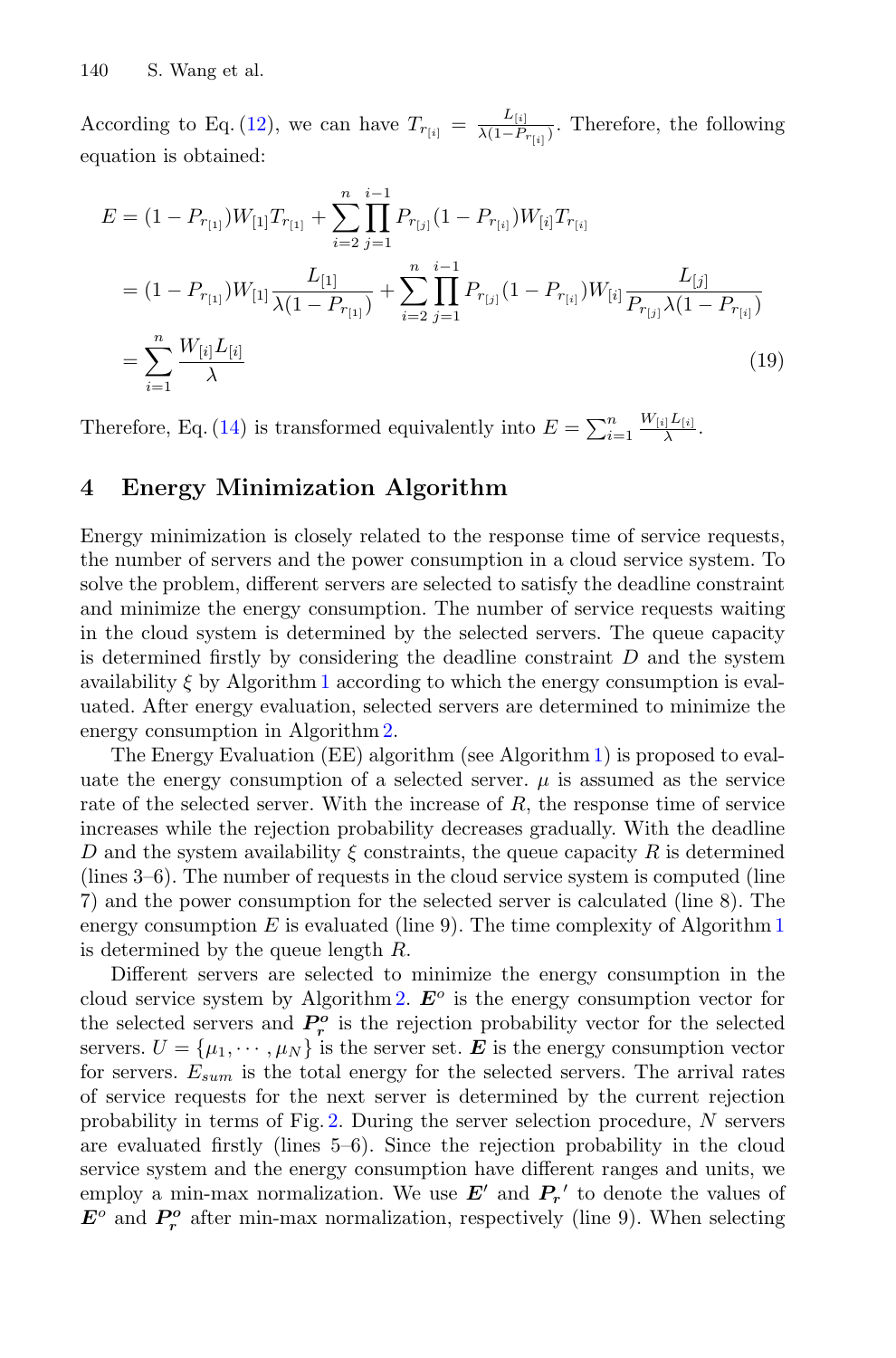<span id="page-8-1"></span>

| <b>Algorithm 1:</b> Energy Evaluation (EE) Algorithm                        |
|-----------------------------------------------------------------------------|
| Input: $\mu$ , $\xi$                                                        |
| 1 begin                                                                     |
| $R \leftarrow 0, T_r \leftarrow 0, P_R \leftarrow 1;$<br>$\mathbf{2}$       |
| while $T_r < D\mathcal{B} P_R > 1 - \xi$ do<br>3                            |
| $R \leftarrow R + 1$ :<br>$\overline{4}$                                    |
| Calculate $T_r$ by Eq. (12) and $\mu$ ; /* Response time calculation*/<br>5 |
| Calculate $P_R$ by Eq. (9); /* Rejection probability calculation*/          |
| Calculate L by R and $\mu$ ; /*The number of requests calculation*/<br>6    |
| Calculate W by Eq. (13); /*Power consumption calculation*/                  |
| $E \leftarrow \frac{LW}{\lambda}$ ; /*Energy consumption evaluation*/       |
| 7 return $R, P_R, E$ .                                                      |

more servers, the rejection probability of the system decreases while the energy consumption increases. We denote  $r = \frac{P_r'}{E'}$  as the selection metric (line 9). A server with the min $(r)$  value is selected to minimize energy consumption (lines 10–11). With the constraint of system availability  $\xi$ , different servers are selected and the number of servers n is determined (lines  $3-13$ ). The  $n<sup>th</sup>$  server is compared with the rest servers to minimize the energy consumption further because one of the rest servers may be better than the last selected server with the system availability  $\xi$  and deadline D constraints (lines 15–24). The time complexity of Algorithm [2](#page-9-0) is  $O(NR)$ .

## <span id="page-8-0"></span>**5 Experiments**

In the proposed EM algorithm, there are five system parameters and we will first present our experiments to calibrate the parameters using simulated cloud instances. We then present experimental results to compare the proposed EM algorithm against three existing algorithms using both simulated and real-life instances. All compared algorithms are coded in MATLAB and un on an Intel Core i7-4770 PC (CPU@3.20 GHz, RAM@8 GBytes).

#### <span id="page-8-3"></span>**5.1 Parameter Calibration**

For energy minimization in a cloud service system, the commonly tested parameters are: the total number of servers in a cloud service system  $N$ , the service rates of the N heterogeneous servers, the service request arrival rate  $\lambda$ , the request deadline D, and the system availability  $\xi$ . To statistically analyze the effects of the system parameters on the proposed algorithm framework, we calibrate these parameters over randomly generated test instances.

Since the values of the calibrated parameters should be as close as possible to real scenarios, we set the parameter configurations according to the Alicloud<sup>[1](#page-8-2)</sup>

<span id="page-8-2"></span>[https://github.com/alibaba/clusterdata.](https://github.com/alibaba/clusterdata)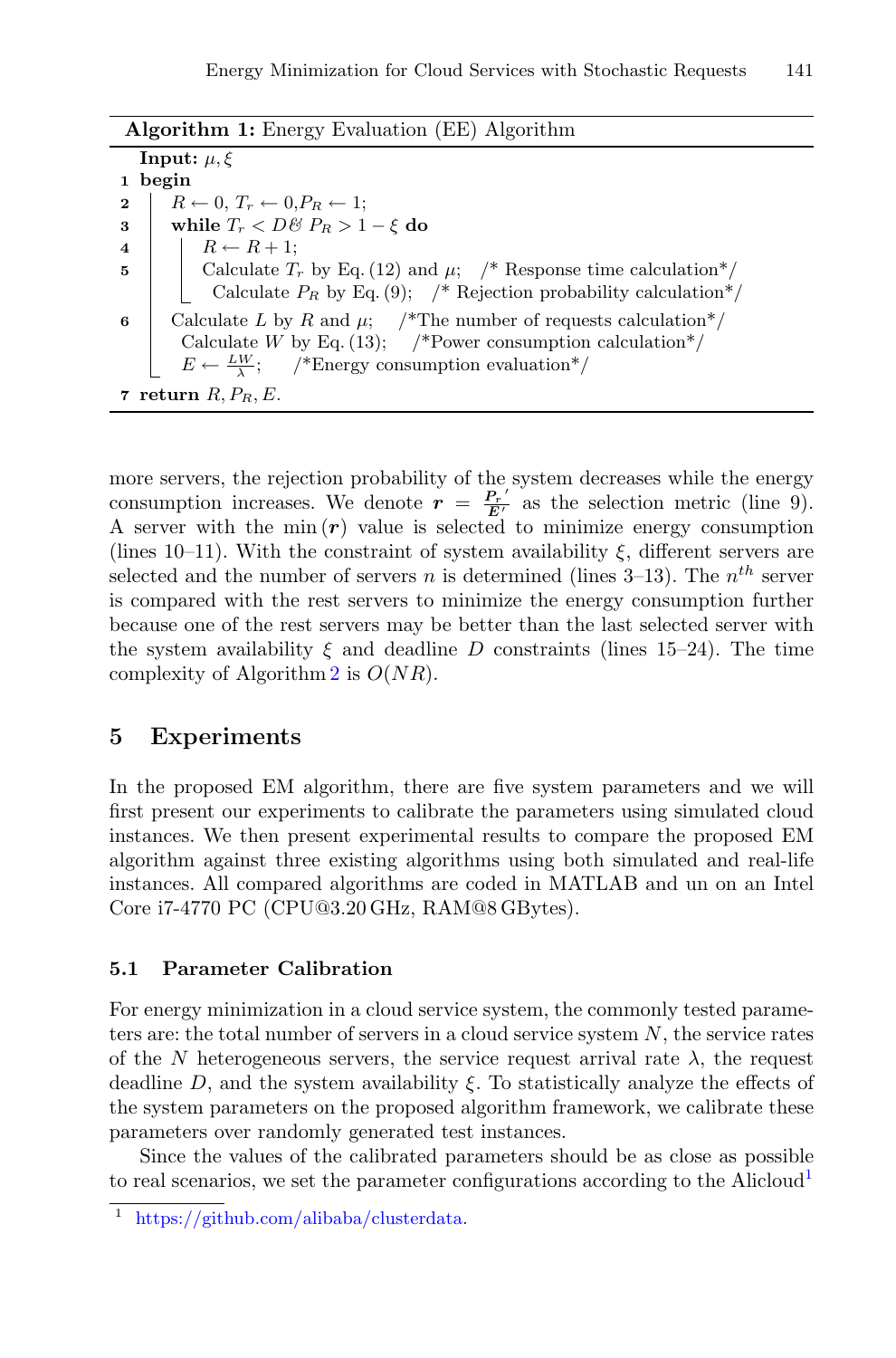<span id="page-9-0"></span>**Algorithm 2:** Energy Minimization (EM) Algorithm

**Input:**  $U, \lambda, \xi$ **1 begin**  $\mathbf{Z} \quad \left| \quad \mathbf{E}^o \leftarrow \mathbf{0}, \, \mathbf{P}_r^o \leftarrow \mathbf{0}, \, U_s \leftarrow \emptyset; \right.$ **3 while**  $P_R > 1 - \xi$  **do**<br>**4 E**  $\leftarrow$  **0 P**<sub>n</sub> $\leftarrow$  **0 1**  $\begin{array}{|l|l|} \hline \textbf{4} & E \leftarrow \textbf{0}, \textbf{\textit{P}}_r \leftarrow \textbf{0}, \textbf{\textit{r}} \leftarrow \textbf{0}, \textbf{\textit{E}}_{sum} \leftarrow 0; \ \hline \textbf{for} \textbf{\textit{i}} = 1 \textbf{ to } N \textbf{ do} \end{array}$  $f$ **or**  $i = 1$  **to**  $N$  **do 6**  $\left| \begin{array}{c} | \end{array} \right|$   $[R, E_i, P_{ri}] \leftarrow EE(\mu_i, \xi);$  /\*Energy evaluation\*/  $\tau$   $r_{min} \leftarrow 10, P_r' \leftarrow 0, E' \leftarrow 0;$  $\mathbf{8}$  **for**  $i = 1$  **to** N **do**  $\mathcal{B} \quad \bigg| \qquad \bigg| \qquad E'_i \leftarrow \frac{E_i - \min(E)}{\max(E) - \min(E)}, \ P_r'_{i} \leftarrow \frac{P_{r~i} - \min(P_r)}{\max(P_r) - \min(P_r)},$  $r_i \leftarrow \frac{P_{r,i}}{E'_i};$  /\*Normalization\*/  $\begin{array}{|c|c|c|c|}\n\hline\n\textbf{10} & & \textbf{if} & \textbf{r}_i \leqslant r_{min} & \textbf{then} \end{array}$ **<sup>11</sup>** rmin ← *r*i, k ← i; /\*the i th server selection\*/ **12**  $U \leftarrow U - \mu_k$ ,  $U_S \leftarrow U_S \cup \mu_k$ ,  $n \leftarrow n+1$ ,  $N \leftarrow N-1$ ;<br> **13**  $P_R \leftarrow P_{rk}$ ,  $P_{si}^o \leftarrow P_{rk}$ ,  $E_i^o \leftarrow E_k$ ,  $E_{sum} \leftarrow E_{sum} + E_{min}$  $\begin{array}{l} \textbf{13} \end{array} \left[ \begin{array}{c} \end{array} \right] \left[ \begin{array}{c} P_R \leftarrow \textbf{\textit{P}}_r \textit{k}, \, P_{ri}^o \leftarrow \textbf{\textit{P}}_r \textit{k}, \, E^o_i \leftarrow \textbf{\textit{E}}_k, \, E_{sum} \leftarrow E_{sum} + \textbf{\textit{E}}_k \textit{E}_k \right] \end{array} \right]$ **14** /\*Last server determination\*/;  $\mathbf{15}$  **for**  $i = 1$  **to** N **do**  $\begin{array}{c|c} \n\mathbf{16} & R \leftarrow 1, T_R \leftarrow 0; \\
\mathbf{17} & \mathbf{if} \quad n > 1 \text{ then}\n\end{array}$ **if**  $n > 1$  **then**  $\begin{array}{|c|c|c|c|}\n\hline\n18 & 16 \\
\hline\n\end{array} \begin{array}{|c|c|c|c|}\n\hline\nPR & \leftarrow P_{r(n-1)}^o; \\\hline\n\end{array}$ **19 else 20**  $\left| \begin{array}{c} \end{array} \right| \left| \begin{array}{c} P_{ri}^o \leftarrow 1; \end{array} \right|$ **21**  $\left| \begin{array}{c} | \end{array} \right|$   $[R, E_1, P_R] \leftarrow EE(\mu_i, \xi);$  /\*Energy evaluation\*/  $\mathbf{22}$   $\left| \begin{array}{c} E' \leftarrow E_n^o; \ \mathbf{E} \end{array} \right.$  $\textbf{23} \quad | \quad \textbf{if} \quad E_1 < E' \textbf{ then}$ **24**  $\left[ \begin{array}{c} E_{sum} \leftarrow E_{sum} - E' + E_1, E' \leftarrow E_1, P_{rn}^o \leftarrow P_R, U_{Sn} \leftarrow \mu_i; \end{array} \right]$ 25 **return**  $R$ ,  $E_{sum}$ .

as:  $N \in \{10, 20, 30, 40\}, \lambda \in \{\{1, \ldots, 20\}, \{21, \ldots, 40\}, \{41, \ldots, 60\}, \{61, \ldots,$ 80}}(per second), D ∈{0.2, 0.4, 0.6, 0.8, 1}(second),  $\xi$  ∈{0.55, 0.65, .75, 0.85, 0.95}. The maximum service rate of cloud servers is assumed to be  $\mu \in \{10, 20, \ldots\}$ 30, 40}(per second). The service rates of heterogeneous servers are determined by  $\mu_i = \frac{i\mu}{N} (i \in \{1, \cdots, N\})$ . Therefore, there are  $4 \times 4 \times 5 \times 5 \times 4 = 1,600$  parameter combinations in total. Five instances are generated randomly for each arrival rate  $\lambda$ , i.e., five instances are generated for each combination, that is, 1,600 $\times$ 5=8,000 instances in total are tested for calibrating the parameters combinations.

Th experimental results are analyzed by using the multi-factor analysis of variance (ANOVA) statistical technique [\[15\]](#page-14-3). Three main hypotheses (normality, homoscedasticity, and independence of the residuals) are checked from the residuals of the experiments. All three hypotheses can be accepted by considering the well-known robustness of the ANOVA technique. The resulting  $p$ -values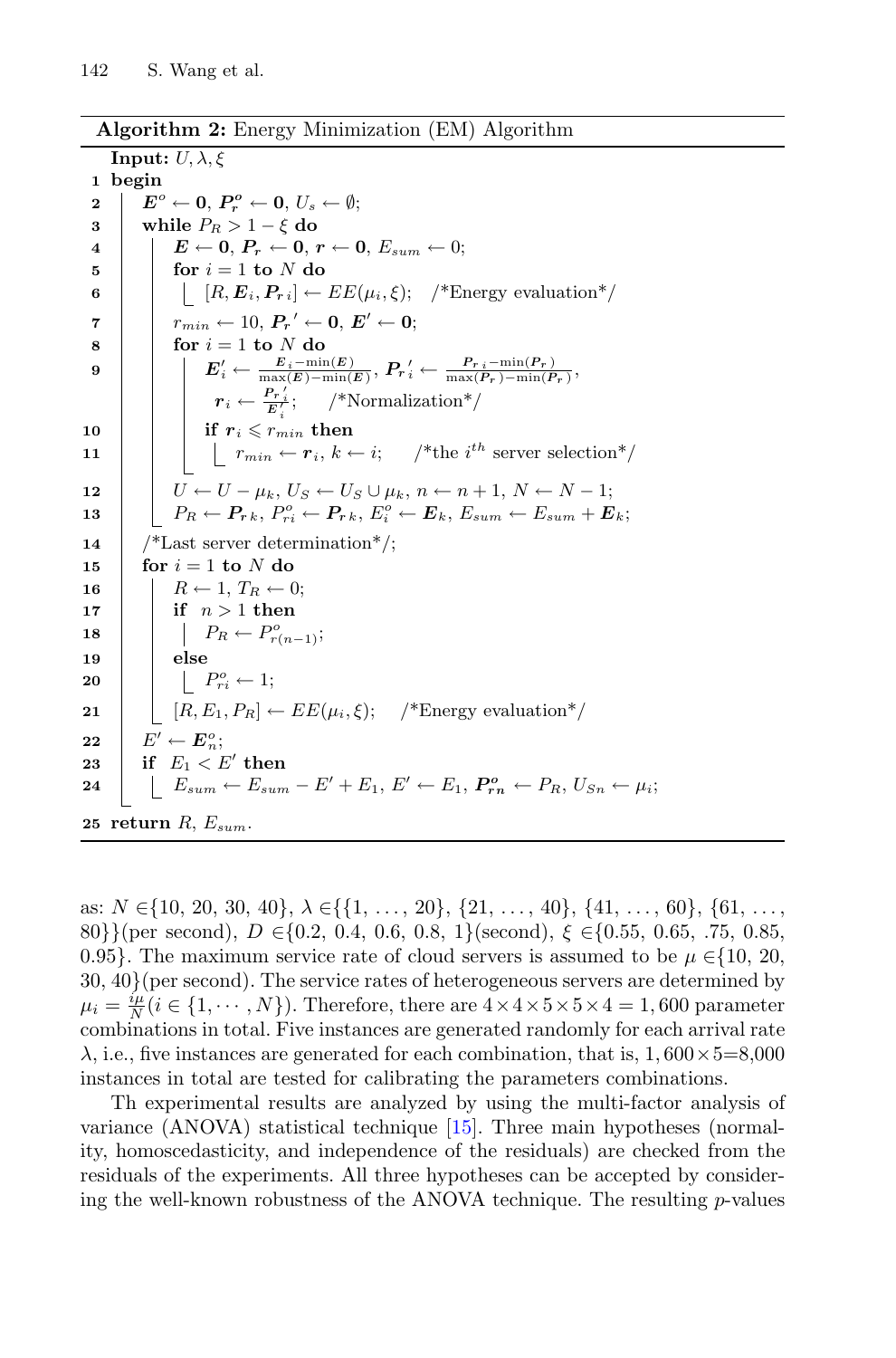

<span id="page-10-0"></span>**Fig. 3.** Means plot of the five studied parameters with 95% confidence level Tukey HSD intervals.

are less than 0.05, meaning that all studied factors have a significant impact on the response variables at the 95% confidence level within ANOVA.

The means plot of the five studied factors on the total energy consumption E with 95% HSD (Tukey's Honest Significance Differences) intervals is shown in Fig. [3](#page-10-0) and we can observe that:

- $\lambda$  has a great influence on energy consumption E. With an increase in the upper bound of  $\lambda$ , E increases with statistically significant differences. E becomes minimum when  $\lambda$  takes values from  $\{1,\ldots,20\}$ . The reason lies in that fewer arriving service requests can be processed by servers with small service rates, which consumes few energy.
- ξ greatly influences energy consumption. E increases with the increase of ξ. The differences are statistically significant. E becomes the minimum when  $\xi$ =0.55. The reason lies in that a higher  $\xi$  implies less rejection probability which requires more servers.
- Similarly,  $\mu$  has a great impact on E. E takes the minimum value when  $\mu = 10$ because a bigger  $\mu$  implies more power consumption.
- D has a great influence on E. With an increase in D, the energy E increases. A bigger D results in an increase in the response time of requests for servers.
- Though the statistical differences of N on E are insignificant, which implies that the number of servers are satisfied with the stochastic requests, E becomes maximum when N equals 30.

#### **5.2 Algorithm Comparison**

During server selection, the FS (Fastest Server) policy always selects the fastest server while the Random policy selects servers randomly when the system availability is not satisfied. To minimize the energy consumption, the rejected requests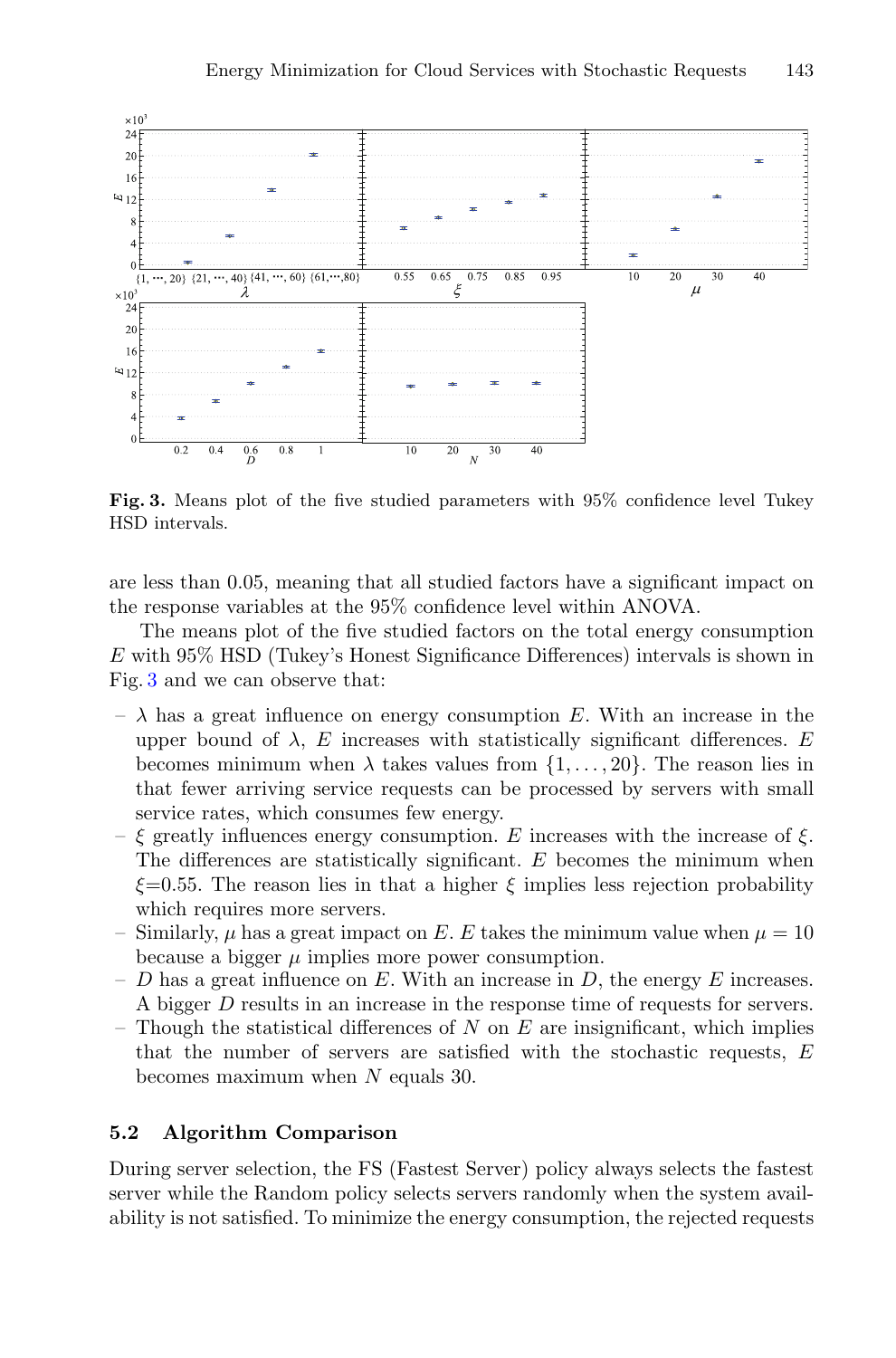

<span id="page-11-0"></span>**Fig. 4.** The mean plots of the interactions between each parameter and the four compared algorithms.

that current server cannot process will be executed by the next selected servers while in the traditional queuing system (TQS)  $M/M/N/N + R$  [\[13](#page-14-12)], it implies that service requests are processed immediately when there are idle servers. In our experiments, we compare EM with these three methods.

**Algorithm Comparison over Simulated Instances.** Since there are no benchmark instances for the considered problem, we first compare the four algorithms across simulated instances. Based on the calibrated results in Sect. [5.1,](#page-8-3) the system parameters  $N=10$  and other parameters are the same as Sect. [5.1.](#page-8-3) Five instances are randomly generated for each of the 400 combinations, i.e., 2,000 instances are tested on each of the four algorithms. The results are shown in Fig. [4.](#page-11-0)

From Fig. [4,](#page-11-0) we can see that when the arrival rate  $\lambda$  takes a value from  $\{61,\ldots,80\}$ , EM obtains the smallest E while TQS obtains the largest. FS and Random perform similarly. In other words, with an increase in service requests arrival rate  $\lambda$ , EM becomes more effective than the other three algorithms.

With an increase in  $\xi$  from 0.55 to 0.95, EM always results in the smallest E whereas TQS becomes the largest. FS is always worse than Random with a larger E. The higher values of  $\xi$  demonstrate the superiority of E. Random has the largest  $E$  which is similar to FS. The energy on TQS is smaller than FS. EM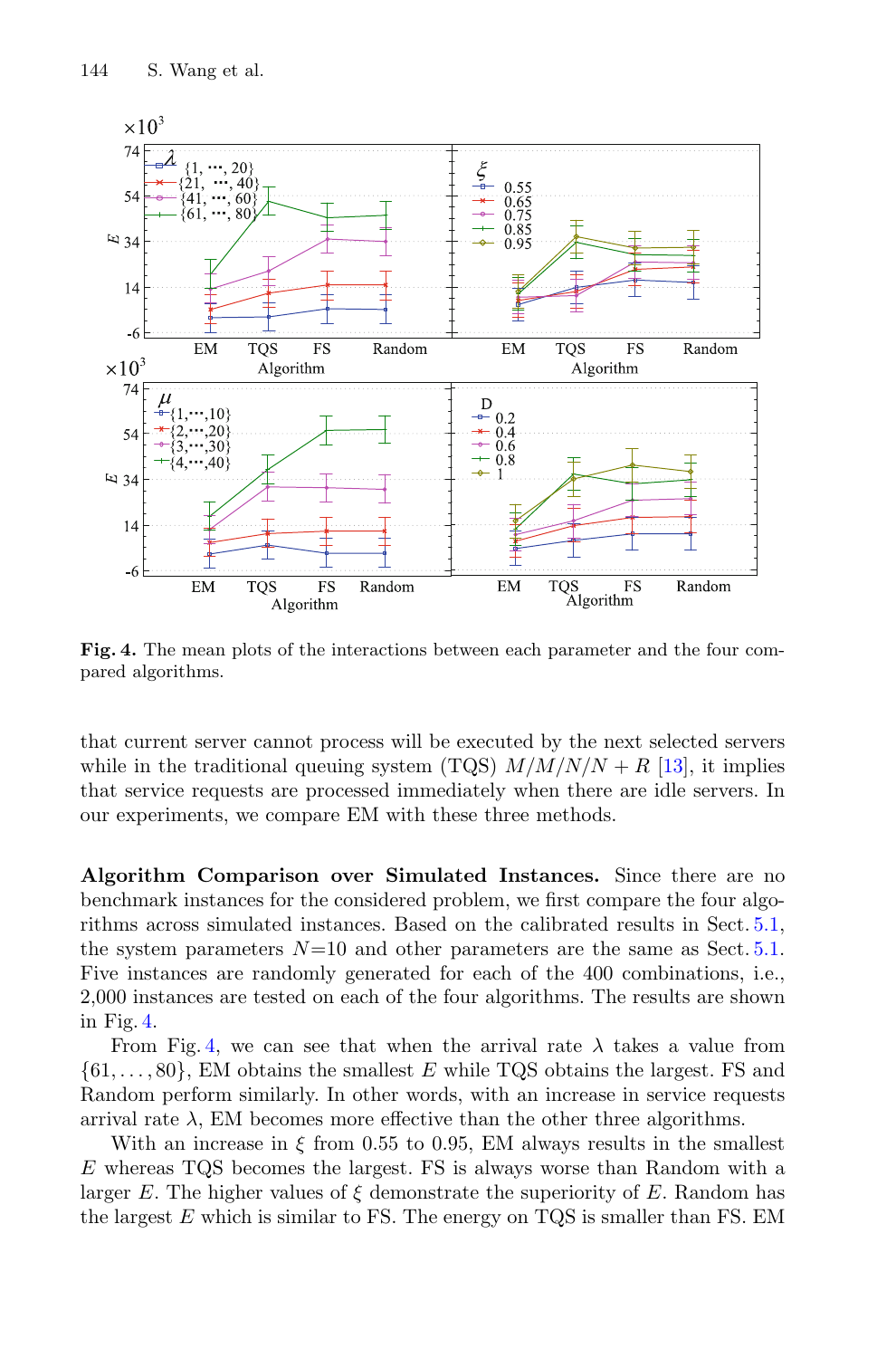

<span id="page-12-4"></span>**Fig. 5.** Algorithm comparison over real instances.

is much more robust than the other three algorithms, i.e., with an increase in  $\mu$ , the performance of EM fluctuates less than the other three. Similarly, with an increase of  $D$ , FS obtains the largest  $E$ , while  $EM$  gets the smallest  $E$ . Random is a littler larger than  $TQS$ .

|                   | EМ | TOS    | FS                                                   | Random |
|-------------------|----|--------|------------------------------------------------------|--------|
| E                 |    |        | $9,398.28 \mid 21,220.6 \mid 24,705.0 \mid 24,659.6$ |        |
| CPU time $0.0043$ |    | 0.0003 | 0.0023                                               | 0.0021 |

<span id="page-12-0"></span>**Table 1.** Algorithm comparison

To further compare the algorithms, the average performance on effectiveness (the average energy consumption) and efficiency (CPU time) are shown in Table [1.](#page-12-0) According to Table [1,](#page-12-0) we can observe that EM obtains the smallest  $E$ , 9,398.28, followed by  $21,220.6$  of TQS. FS obtains the largest  $E$  24,705 and for Random, it is 24,659.6. Comparing to TQS, FS, and Random, EM can save up to 61.95% energy consumption. Although EM has the longest CPU time of 0.0043 s, it is still comparable to the other three algorithms and acceptable in practice.

**Algorithm Comparison over Real Instances.** To evaluate the perfor-mance in real systems, the real production Cluster-trace-v[2](#page-12-1)018<sup>2</sup> published by the Alibaba Group is analyzed, which contains eight-day sample data from one of the production clusters. By analyzing the *start time*<sup>[3](#page-12-2)</sup> of requests [\[15\]](#page-14-3), the arriving time interval is obtained which implies that the arrival rates are Poisson distributed. According to *start time* and end time<sup>[4](#page-12-3)</sup>, the execution times of

<span id="page-12-1"></span> $\sqrt[2]{\text{https://www.aliyun.com}}$ .

<span id="page-12-2"></span><sup>3</sup> [http://clusterdata2018pubcn.oss-cn-beijing.aliyuncs.com/batch](http://clusterdata2018pubcn.oss-cn-beijing.aliyuncs.com/batch_task.tar.gz) task.tar.gz.

<span id="page-12-3"></span><sup>&</sup>lt;sup>4</sup> [http://clusterdata2018pubcn.oss-cn-beijing.aliyuncs.com/batch](http://clusterdata2018pubcn.oss-cn-beijing.aliyuncs.com/batch_instance.tar.gz)\_instance.tar.gz.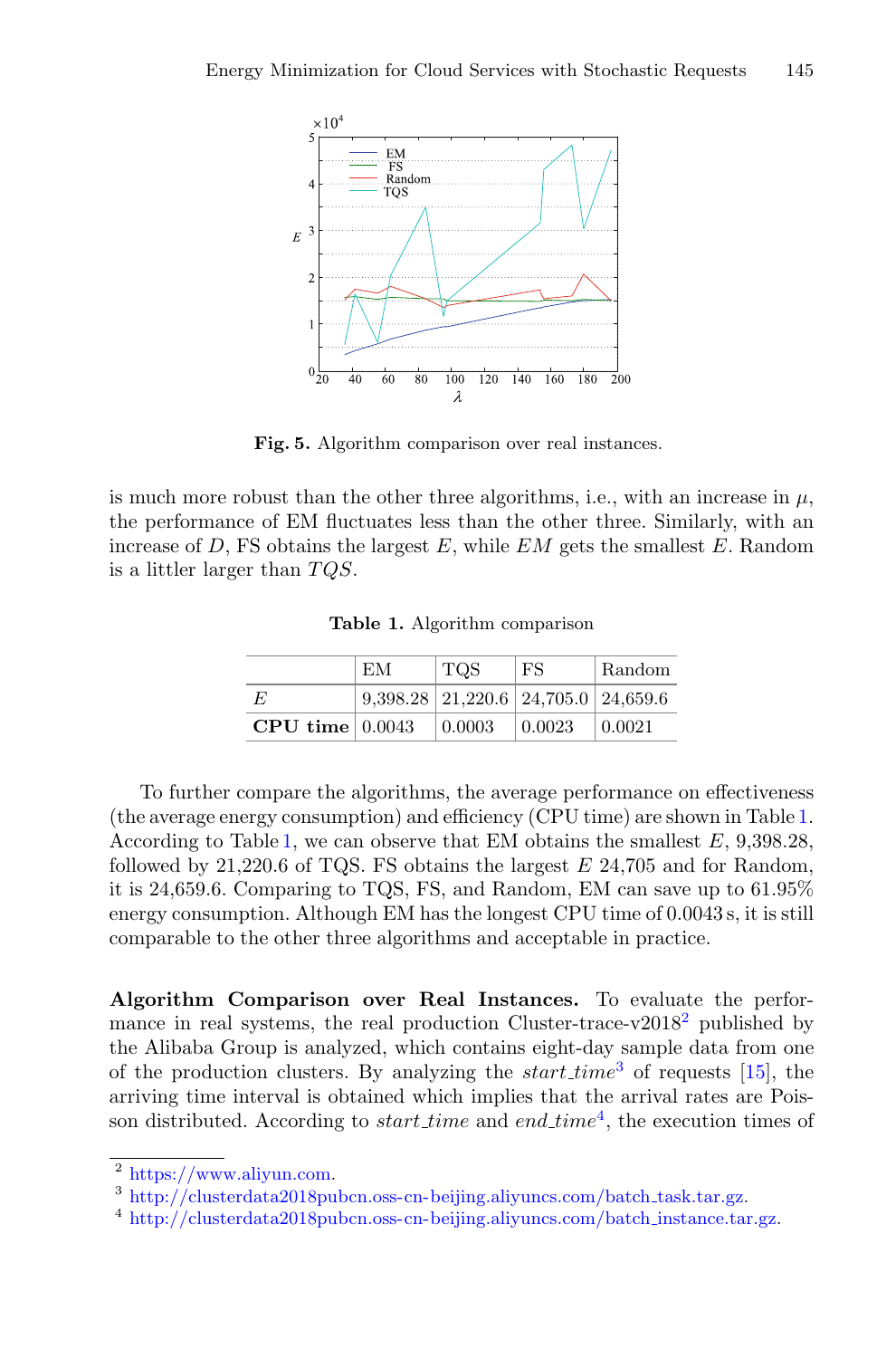all servers are calculated and the execution time of each server is exponential with different arrival rates and service rates. The arrival rate  $\lambda$  is analyzed by different types of service requests. The service rates  $\mu_{[i]}$  ( $i \in \{1,\ldots,N\}$ ) are evaluated by different types of servers. Similar to the simulated instances,  $D, \xi$ are set to 0.2, 0.95 respectively because the information on these parameters is not available in the real instances. The service rates are obtained with {14.5, 15.4, 16.9, 17.4, 18.5, 19.4, 20.4, 21.3, 22.8, 23.9} [\[15\]](#page-14-3) and the number of servers is already known, i.e.,  $N = 10$ .

Figure [5](#page-12-4) shows the performance of the four compared algorithms. It can be observed that our proposed EM algorithm always obtains the smallest values as  $\lambda$  increases. FS, Random and TQS fluctuate as  $\lambda$  is less than 100. TQS is worse than Random followed by FS when  $\lambda$  is bigger than 100.

From the experiments on both simulated and real instances, we can observe the similar results in terms of algorithm performance. Our proposed EM algorithm always achieves the best performance on energy consumption.

# <span id="page-13-0"></span>**6 Conclusion**

Energy optimization of cloud computing services has been a key challenge due to their unique characteristics such as dynamic and stochastic service requests and heterogeneous cloud servers. In this paper, we present a novel approach to minimize the energy consumption by selecting appropriate cloud servers with the consideration of the service request deadline and system availability constraints. In particular, we develop a new cloud service system model based on the queuing theory to deal with stochastic service requests. An energy minimization (EM) algorithm is proposed to select the most suitable servers to achieve the energy efficiency while satisfying service request deadlines and system availability constraints. Our experimental studies show that the EM algorithm saves up to 61.95% energy consumption than the other algorithms. Ongoing work will focus on further improving our model by relaxing some constraints, e.g., the Poisson distribution of service requests.

# **References**

- <span id="page-13-2"></span>1. Bilal, K., Fayyaz, A., Khan, S.U., Usman, S.: Power-aware resource allocation in computer clusters using dynamic threshold voltage scaling and dynamic voltage scaling: comparison and analysis. Cluster Comput. **18**(2), 865–888 (2015). [https://](https://doi.org/10.1007/s10586-015-0437-9) [doi.org/10.1007/s10586-015-0437-9](https://doi.org/10.1007/s10586-015-0437-9)
- <span id="page-13-3"></span>2. Chen, S., Wang, Y., Pedram, M.: A semi-Markovian decision process based control method for offloading tasks from mobile devices to the cloud. In: 2013 IEEE Global Communications Conference (GLOBECOM), pp. 2885–2890. IEEE (2013)
- <span id="page-13-1"></span>3. Entezari-Maleki, R., Sousa, L., Movaghar, A.: Performance and power modeling and evaluation of virtualized servers in IaaS clouds. Inf. Sci. **394–395**, 106–122 (2017)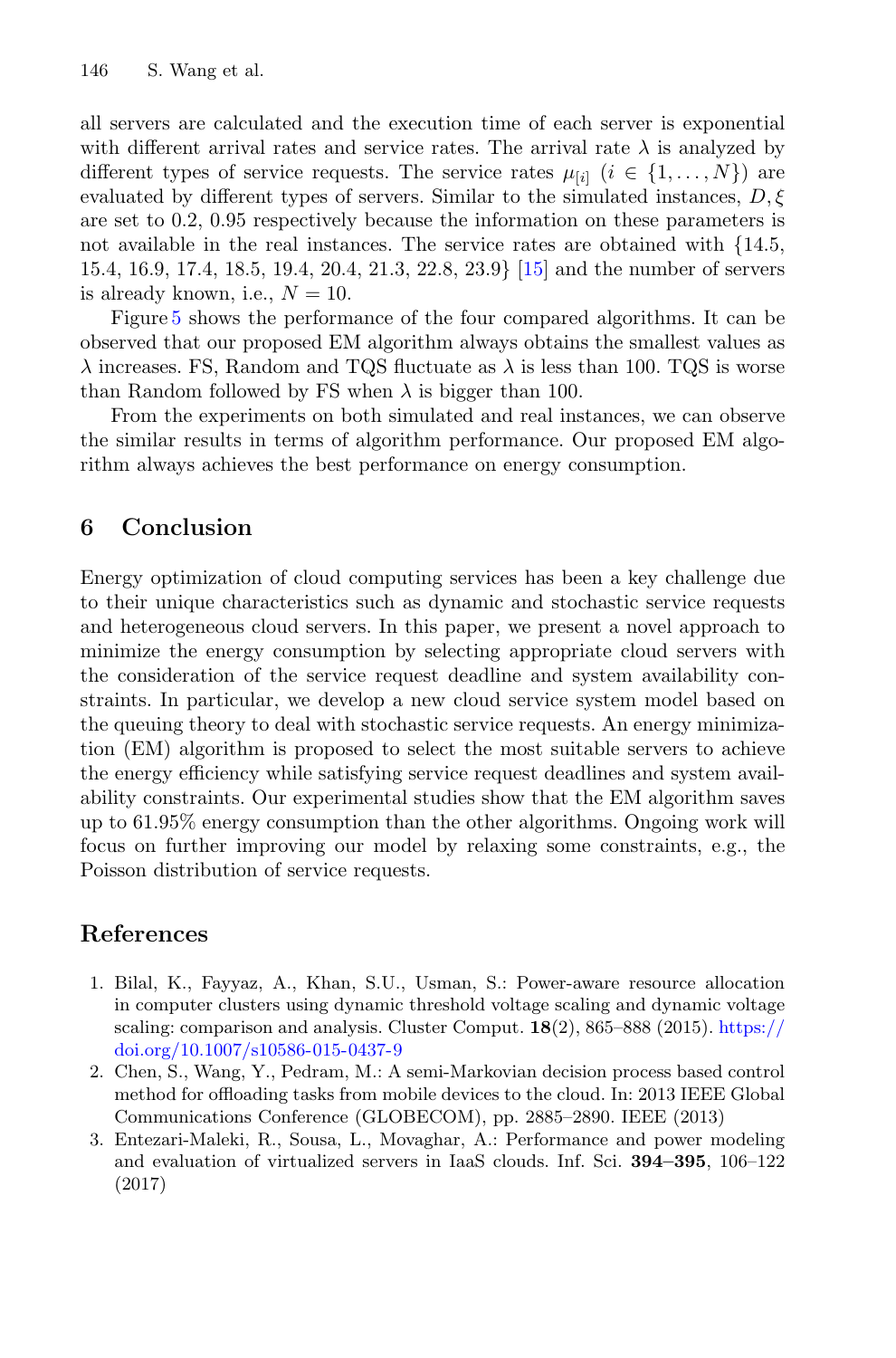- 4. Gerards, M.E.T., Hurink, J.L., Hölzenspies, P.K.F.: A survey of offline algorithms for energy minimization under deadline constraints. J. Sched. **19**(1), 3–19 (2016). <https://doi.org/10.1007/s10951-015-0463-8>
- <span id="page-14-13"></span>5. Gross, D., Harris, C.M.: Fundamentals of Queueing Theory. Wiley, New York (2008)
- <span id="page-14-9"></span>6. Khazaei, H., Ic, J., Ic, V.B., Mohammadi, N.B.: Modeling the performance of heterogeneous IaaS cloud centers. In: IEEE International Conference on Distributed Computing Systems Workshops, pp. 232–237. Philadelphia, PA, USA (2013)
- <span id="page-14-4"></span>7. Li, K.: Optimal power allocation among multiple heterogeneous servers in a data center. Sustain. Comput. Inf. Syst. **2**, 13–22 (2012)
- <span id="page-14-2"></span>8. Li, K.: Improving multicore server performance and reducing energy consumption by workload dependent dynamic power management. IEEE Trans. Cloud Comput. **4**(2), 122–137 (2016)
- <span id="page-14-11"></span>9. Mei, J., Li, K., Li, K.: Customer-satisfaction-aware optimal multiserver configuration for profit maximization in cloud computing. IEEE Trans. Sustain. Comput. **2**(1), 17–29 (2017)
- <span id="page-14-7"></span>10. Mitrani, I.: Managing performance and power consumption in a server farm. Ann. Oper. Res. **202**(1), 121–134 (2013)
- <span id="page-14-0"></span>11. Shehabi, A., et al.: United states data center energy usage report. Technical report, Lawrence Berkeley National Lab. (LBNL), Berkeley, CA (United States) (2016)
- 12. Tarello, A., Sun, J., Zafer, M., Modiano, E.: Minimum energy transmission scheduling subject to deadline constraints. In: Third International Symposium on Modeling and Optimization in Mobile, Ad Hoc, and Wireless Networks (WiOpt 2005), pp. 67–76. IEEE (2005)
- <span id="page-14-12"></span>13. Tijms, H.C.: A First Course in Stochastic Models. Wiley, Amsterdam (2004)
- <span id="page-14-10"></span>14. Tirdad, A., Grassmann, W.K., Tavakoli, J.: Optimal policies of  $M(t)/M/C/C$ queues with two different levels of servers. Eur. J. Oper. Res. **249**(3), 1124–1130 (2016)
- <span id="page-14-3"></span>15. Wang, S., Li, X., Ruiz, R.: Performance analysis for heterogeneous cloud servers using queueing theory. IEEE Trans. Comput. **69**(4), 563–576 (2020)
- 16. Wu, C.M., Chang, R.S., Chan, H.Y.: A green energy-efficient scheduling algorithm using the DVFS technique for cloud datacenters. Future Gener. Comput. Syst. **37**, 141–147 (2014)
- <span id="page-14-14"></span>17. Zhai, B., Blaauw, D., Sylvester, D., Flautner, K.: Theoretical and practical limits of dynamic voltage scaling. In: Design Automation Conference. Proceedings, pp. 868–873 (2004)
- <span id="page-14-6"></span>18. Zheng, X., Yu, C.: Markov model based power management in server clusters. In: IEEE/ACM Intl Conference on Green Computing and Communications and International Conference on Cyber, Physical and Social Computing (2010)
- <span id="page-14-8"></span>19. Zhou, Z., et al.: Minimizing SLA violation and power consumption in cloud data centers using adaptive energy-aware algorithms. Future Gener. Comput. Syst. **86**, 836–850 (2018)
- <span id="page-14-1"></span>20. Zomaya, A.Y., Lee, Y.C.: Energy-Efficient Distributed Computing Systems. Wiley, New York (2012)
- <span id="page-14-5"></span>21. Cong, X., Zi, L., Shuang, K.: Energy-aware and location-constrained virtual network embedding in enterprise network. In: Liu, X., et al. (eds.) ICSOC 2018. LNCS, vol. 11434, pp. 41–52. Springer, Cham (2019). [https://doi.org/10.1007/978-3-030-](https://doi.org/10.1007/978-3-030-17642-6_4) [17642-6](https://doi.org/10.1007/978-3-030-17642-6_4) 4